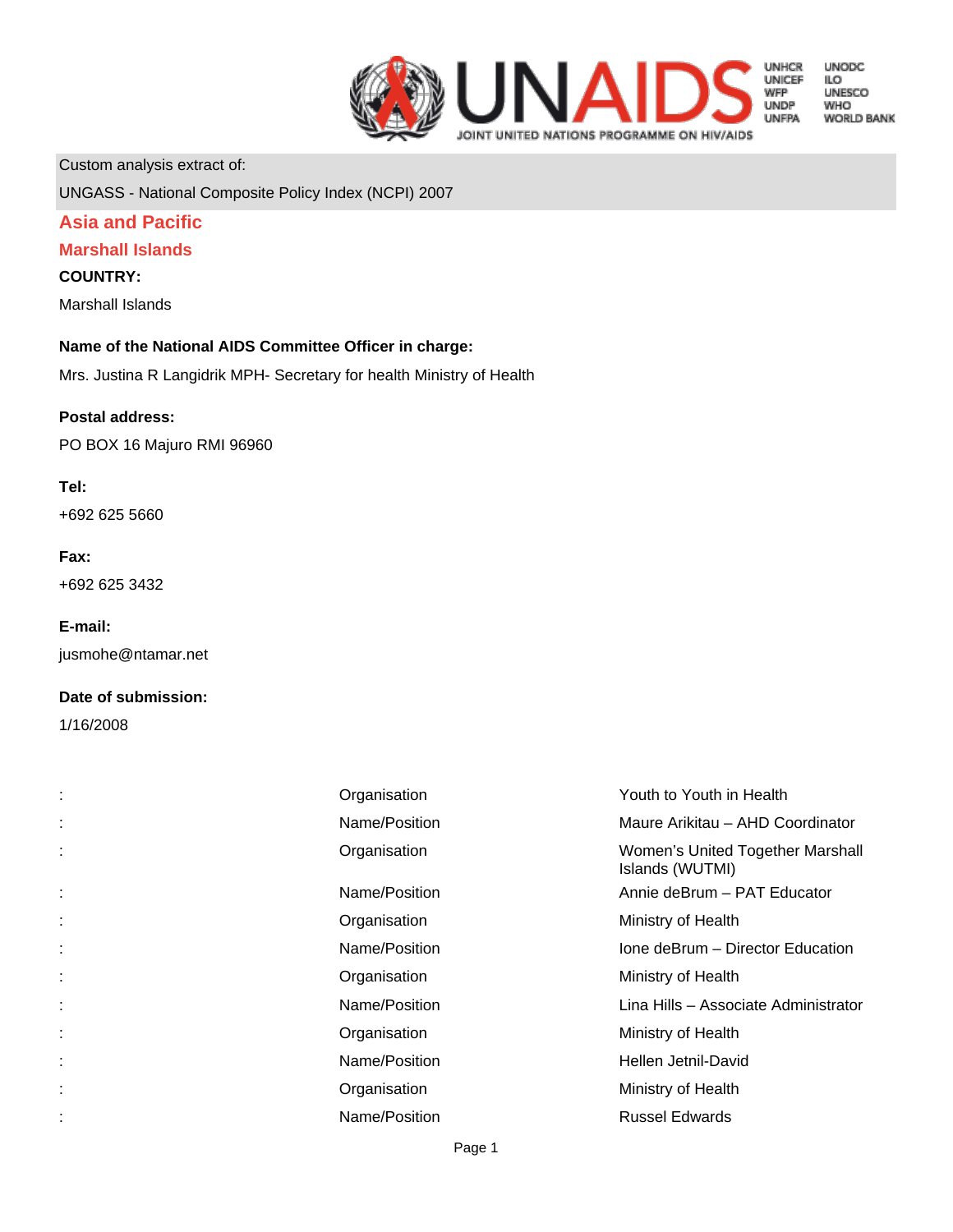|           | Organisation        | Ministry of Education                                               |
|-----------|---------------------|---------------------------------------------------------------------|
|           | Name/Position       | Gideon Gideon                                                       |
|           | Organisation        | Ministry of Education                                               |
|           | Name/Position       | Altina Anien                                                        |
|           | Organisation        | Ministry of Health                                                  |
|           | Name/Position       | Godfrey Waidubu                                                     |
|           | Organisation        | Acting Secretary for Ministry of Internal<br><b>Affairs</b>         |
|           | Name/Position       | Mr. Amram Mejbon                                                    |
|           | Organisation        | Ministry of Health                                                  |
|           | Name/Position       | Zachraias Zachraias                                                 |
|           | Organisation        | Youth to Youth in Health                                            |
|           | Name/Position       | Maure Arikitau - AHD Coordinator                                    |
|           | Organisation        | Women's United Together Marshall<br>Islands (WUTMI)                 |
|           | Name/Position       | Annie deBrum - PAT Educator                                         |
|           | Organisation        | <b>Mission Pacific</b>                                              |
|           | Name/Position       | Amy Sasser                                                          |
|           | Organisation        | <b>CARE Program</b>                                                 |
|           | Name/Position       | Rasilann Rakinmoto                                                  |
|           | Organisation        | <b>KIO Club</b>                                                     |
|           | Name/Position       | Monique Levy-Strauss                                                |
|           | Organisation        | <b>KIJEE</b>                                                        |
|           | Name/Position       | Lydu Tilum                                                          |
|           | Organisation        | <b>Immigration Director</b>                                         |
|           | Name/Position       | <b>Tarry Paul</b>                                                   |
|           | Organisation        | Ministry of Foreign Affairs                                         |
|           | Name/Position       | <b>Anwest Eleas</b>                                                 |
|           | Organisation        | Ministry of Health                                                  |
|           | Name/Position       | Godfrey Waidubu                                                     |
| Position: |                     | <b>Director</b>                                                     |
| Position: | Full time/Part time | Full time                                                           |
| Position: |                     | Chief of Economic Policy& Strategic<br>Development                  |
| Position: | Full time/Part time | Full time                                                           |
| Position: | Since when?         | 2006                                                                |
| Position: |                     | <b>Chief Strategic Collection and Analysis</b>                      |
| Position: | Full time/Part time | Full time                                                           |
| Position: |                     | Chief Performance, Monitor and<br><b>Evaluation AID Coordinator</b> |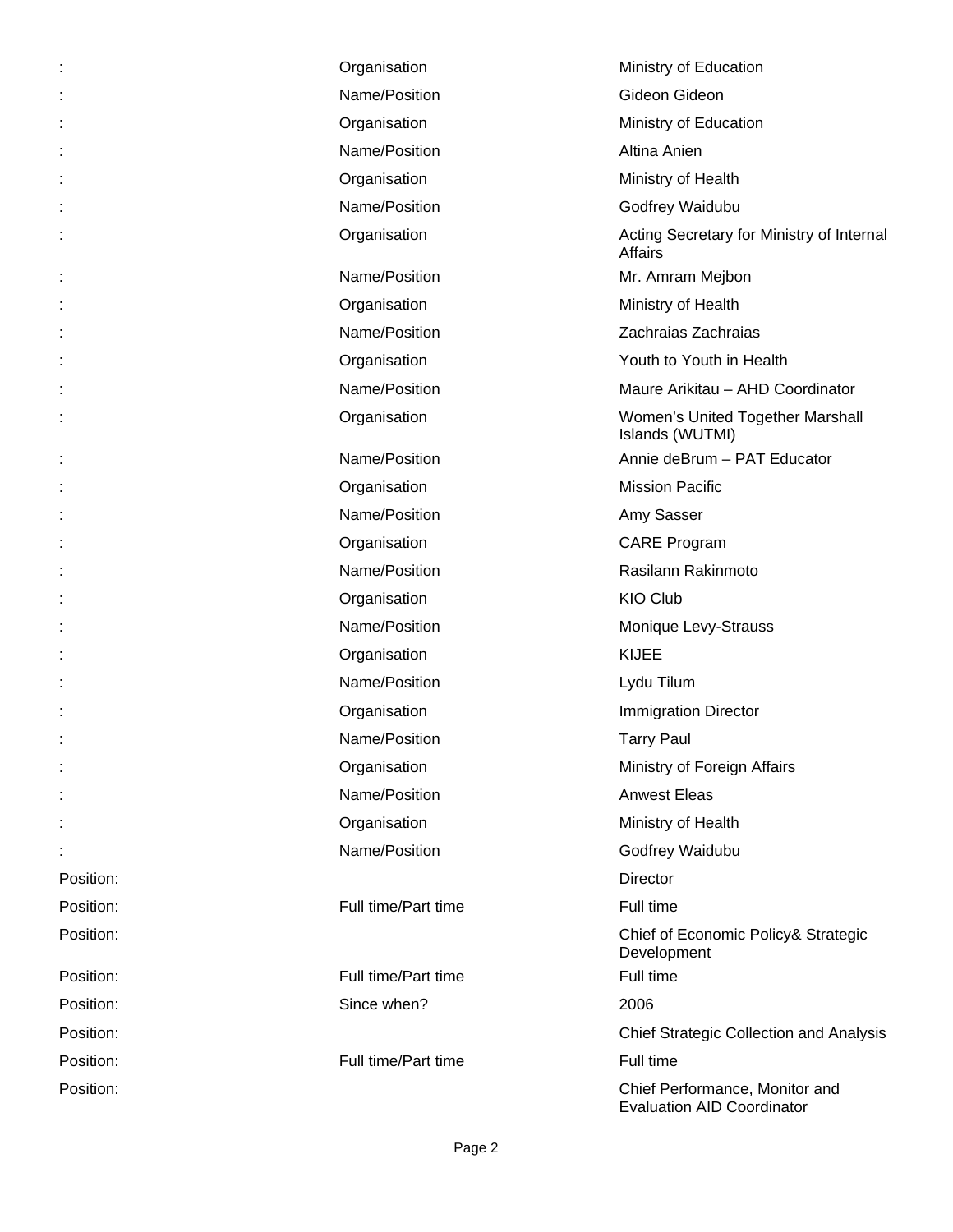Position: The Full time/Part time **Full time Full time** Full time

Position: The Full time/Part time **Full time Full time** Full time

**1. Has the country developed a national multisectoral strategy/action framework to combat AIDS?**

Yes

## **IF YES, period covered:**

2006-2009 (still pending completion)

## **1.1 How long has the country had a multisectoral strategy/action framework?**

2

**1.2 Which sectors are included in the multisectoral strategy/action framework with a specific HIV budget for their activities?**

| Health:          | <b>Strategy/Action framework</b> | Yes |
|------------------|----------------------------------|-----|
| Health:          | <b>Earmarked budget</b>          | Yes |
| Education:       | <b>Strategy/Action framework</b> | Yes |
| Education:       | <b>Earmarked budget</b>          | Yes |
| Labour:          | <b>Strategy/Action framework</b> | Yes |
| Labour:          | <b>Earmarked budget</b>          | No  |
| Transportation:  | <b>Strategy/Action framework</b> | Yes |
| Transportation:  | <b>Earmarked budget</b>          | No  |
| Military/Police: | <b>Strategy/Action framework</b> | Yes |
| Military/Police: | <b>Earmarked budget</b>          | No  |
| Women:           | <b>Strategy/Action framework</b> | Yes |
| Women:           | <b>Earmarked budget</b>          | No  |
| Young people:    | <b>Strategy/Action framework</b> | Yes |
| Young people:    | <b>Earmarked budget</b>          | No  |
| Other*::         | <b>Strategy/Action framework</b> | Yes |
| Other*::         | <b>Earmarked budget</b>          | No  |

#### **IF NO earmarked budget, how is the money allocated?**

The Ministry of Health acts as the central coordinating body for HIV related activities. They work closely with other ministries to provide funding and activities that have been identified by other ministries as priorities. Outside of the Ministry of Health only the Ministry of Education have specific allocated funding for HIV programmes.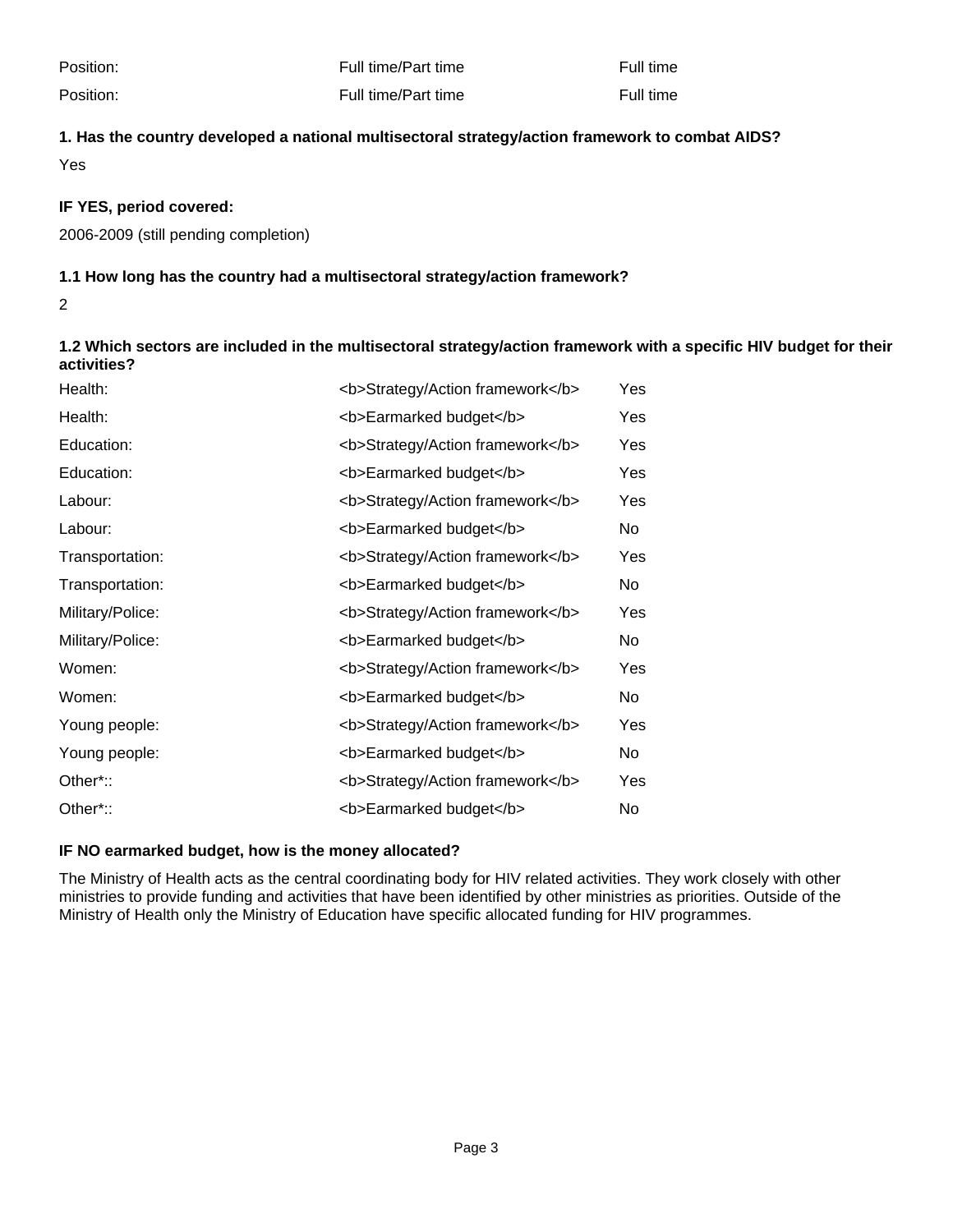## **1.3 Does the multisectoral strategy/action framework address the following target populations, settings and cross-cutting issues?**

| a. Women and girls:                                                      | Yes |
|--------------------------------------------------------------------------|-----|
| b. Young women/young men:                                                | Yes |
| c. Specific vulnerable sub-<br>populations <font size="0.2">[3]</font> : | Yes |
| d. Orphans and other vulnerable<br>children:                             | Yes |
| e. Workplace:                                                            | Yes |
| f. Schools:                                                              | Yes |
| g. Prisons:                                                              | No. |
| h. HIV, AIDS and poverty:                                                | Yes |
| i. Human rights protection:                                              | Yes |
| j. Involvement of people living with HIV:                                | Yes |
| k. Addressing stigma and<br>discrimination:                              | Yes |
| I. Gender empowerment and/or gender<br>equality:                         | Yes |

## **1.4 Were target populations identified through a process of a needs assessment or needs analysis?**

Yes

#### **IF YES, when was this needs assessment /analysis conducted? Year:**

2005

#### **1.5 What are the target populations in the country?**

The NHSAP targets the general population; it also looks at providing programmes within specific settings; which focuses on youth (12-24), church groups, women's group, men's groups, seafarers, men who have sex with men, commercial sex workers, transactional sex workers

#### **1.6 Does the multisectoral strategy/action framework include an operational plan?**

Yes

#### **1.7 Does the multisectoral strategy/action framework or operational plan include:**

| a. Formal programme goals? :                            | Yes |
|---------------------------------------------------------|-----|
| b. Clear targets and/or milestones? :                   | Yes |
| c. Detailed budget of costs per<br>programmatic area? : | Yes |
| d. Indications of funding sources?:                     | Yes |
| e. Monitoring and Evaluation<br>framework? :            | Yes |

# **1.8 Has the country ensured "full involvement and participation" of civil society<font size=0.4>[4]</font> in the development**

#### **of the multisectoral strategy/action framework?**

Active involvement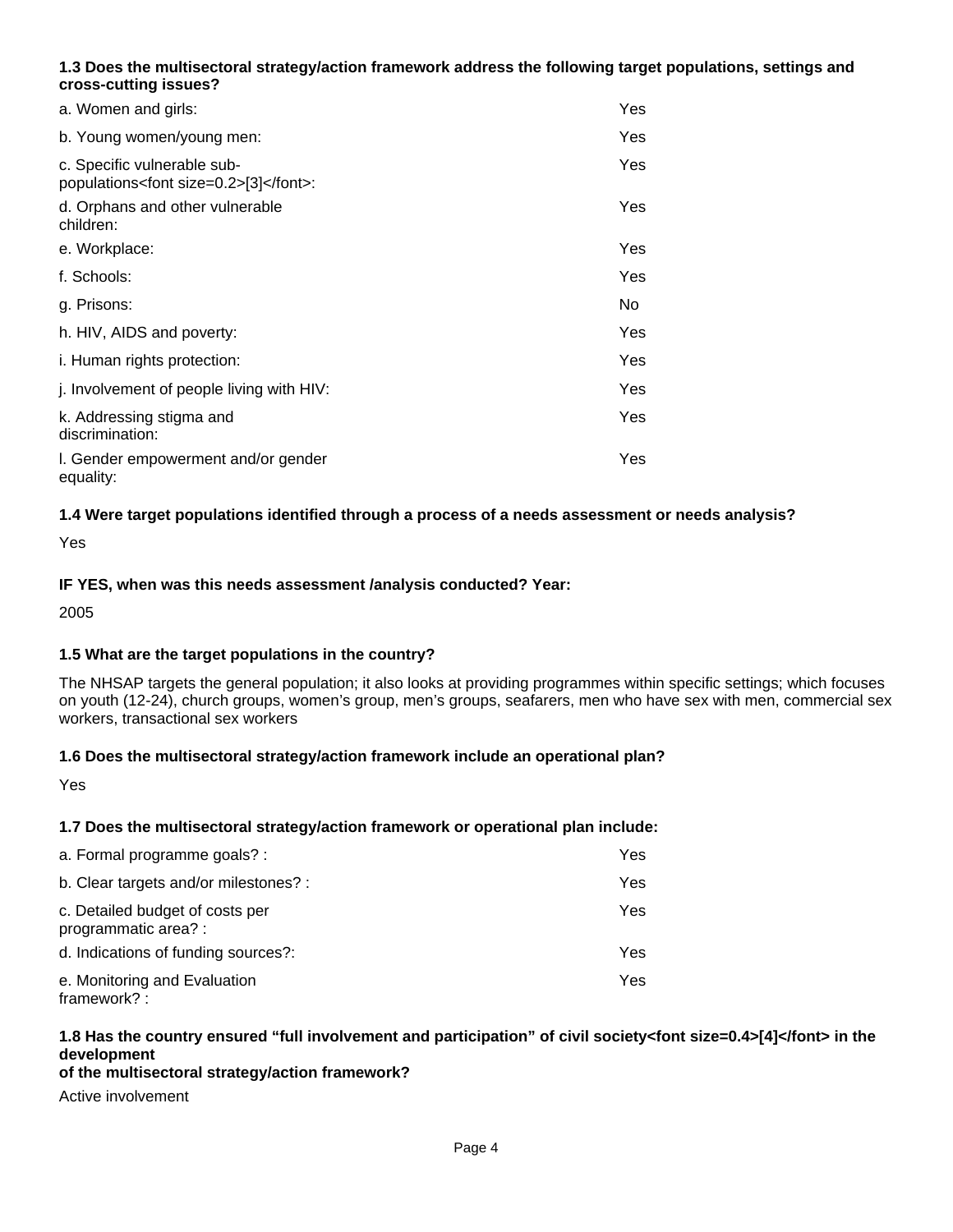## **IF active involvement, briefly explain how this was done:**

All key partners were involved in the development of the plan, as the level of knowledge and awareness of the HIV in the Marshalls amongst the general public is quite low it was difficult to get the involvement of PLWHA in the process YTYIH and WUTMI are two civil organizations that have expanded there health education and promotion activities including development of LSBE of peer and community health education activities.

#### **1.9 Has the multisectoral strategy/action framework been endorsed by most external Development Partners (bi-laterals; multi-laterals)?**

No

#### **1.10 Have external Development Partners (bi-laterals; multi-laterals) aligned and harmonized their HIV and AIDS programmes to the national multisectoral strategy/action framework?**

Yes, some partners

## **IF SOME or NO, briefly explain**

Marshall Islands have aligned there Plan with the Pacific Regional Strategy, UNGASS and the MDGs, however have not had the resources to look at Universal Access

**2. Has the country integrated HIV and AIDS into its general development plans such as:** 

- **a) National Development Plans,**
- **b) Common Country Assessments/United Nations Development Assistance Framework,**
- **c) Poverty Reduction Strategy Papers,**
- **d) Sector Wide Approach?**

Yes

## **2.1 IF YES, in which development plans is policy support for HIV and AIDS integrated?**

a) National Development Plans:

b) Common Country Assessments/United Nations Development Assistance Framework:

c) Poverty Reduction Strategy Papers:

d) Sector Wide Approach:

#### **2.2 IF YES, which policy areas below are included in these development plans?**

| <b>HIV Prevention:</b>                                                                | <b>Development Plans</b> | a) $/b$ ) $/c$ ) $/d$ ) |
|---------------------------------------------------------------------------------------|--------------------------|-------------------------|
| Treatment for opportunistic infections:                                               | <b>Development Plans</b> | b) / d                  |
| Antiretroviral therapy:                                                               | <b>Development Plans</b> | b) / d                  |
| Reduction of stigma and discrimination: <b>Development Plans</b>                      |                          | b) / d                  |
| Women's economic empowerment<br>(e.g. access to credit, access to land,<br>training): | <b>Development Plans</b> | b) / d                  |

#### **3. Has the country evaluated the impact of HIV and AIDS on its socio-economic development for planning purposes?**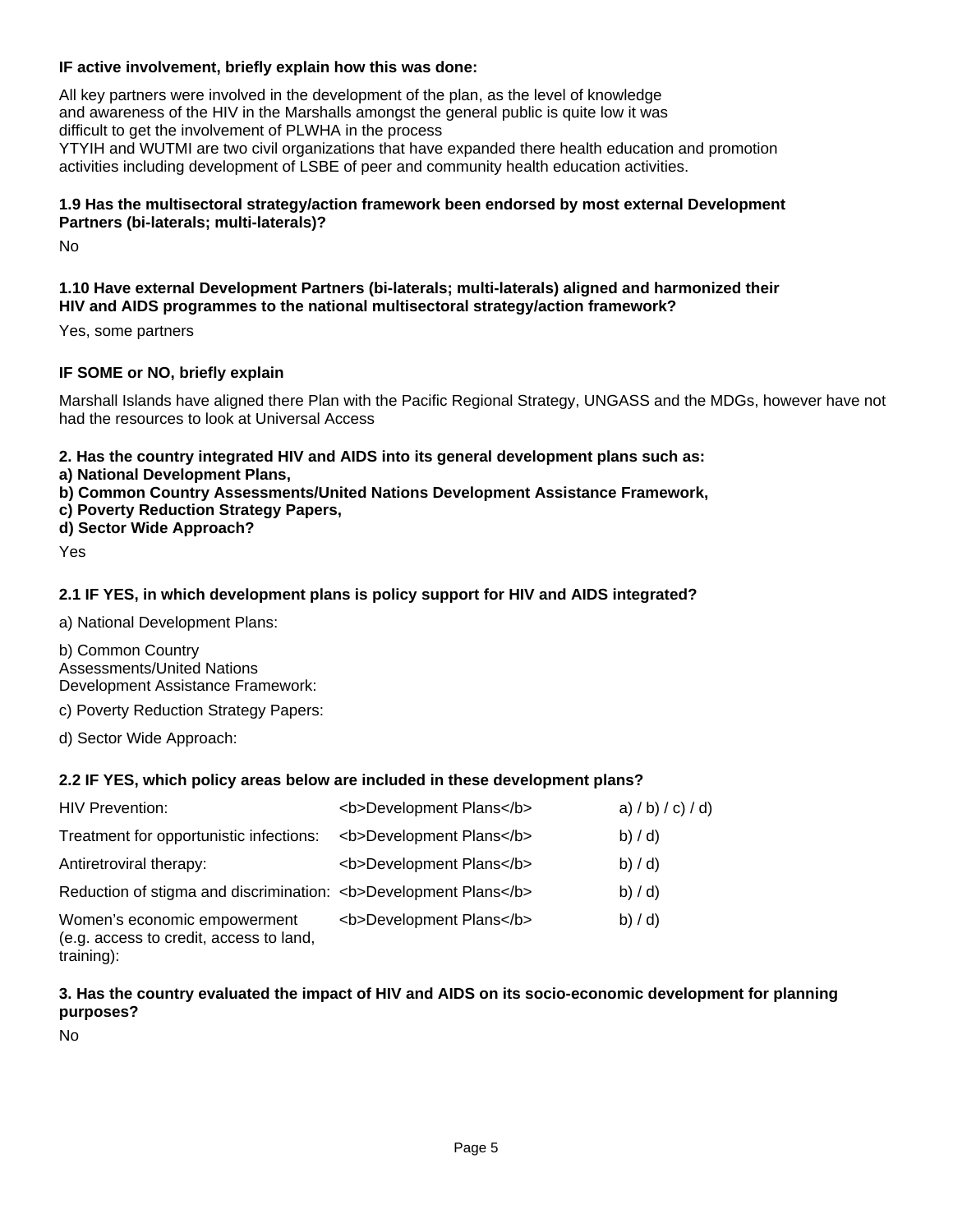#### **4. Does the country have a strategy/action framework for addressing HIV and**

 **AIDS issues among its national uniformed services such as military, police, peacekeepers, prison staff, etc?** No

**(\*)If HIV testing and counselling has been implemented for uniformed services beyond the pilot stage, what is the approach taken? <br>** 

## **Is it voluntary or mandatory (e.g. at enrolment)? Briefly explain:**

1. HIV Testing is mandatory for: Taxi Drivers and Food Handlers,2 Migrants , TB Patients, STD Clients, Pre natal mothers, Contract employees

2. Voluntary CCT is done and Doctors can request HIV with Consent.

**5. Has the country followed up on commitments towards universal access made during the High-Level AIDS Review in June 2006?**

No

**5.1 Has the National Strategic Plan/operational plan and national AIDS budget been revised accordingly?**

No

**5.2 Have the estimates of the size of the main target population sub-groups been updated?**

No

**5.3 Are there reliable estimates and projected future needs of the number of adults and children requiring antiretroviral therapy?**

No

**5.4 Is HIV and AIDS programme coverage being monitored?**

Yes

**(a) IF YES, is coverage monitored by sex (male, female)?**

Yes

**(b) IF YES, is coverage monitored by population sub-groups?**

Yes

**IF YES, which population sub-groups?**

- 1. Pre natal mothers
- 2. STD clients
- 3. Immigrants
- 4. High School students
- 5. College students
- 6. Food handlers

**(c) IF YES, is coverage monitored by geographical area?**

Yes

# **IF YES, at which levels (provincial, district, other)?**

By 2 urban centres – Majuro, Ebeye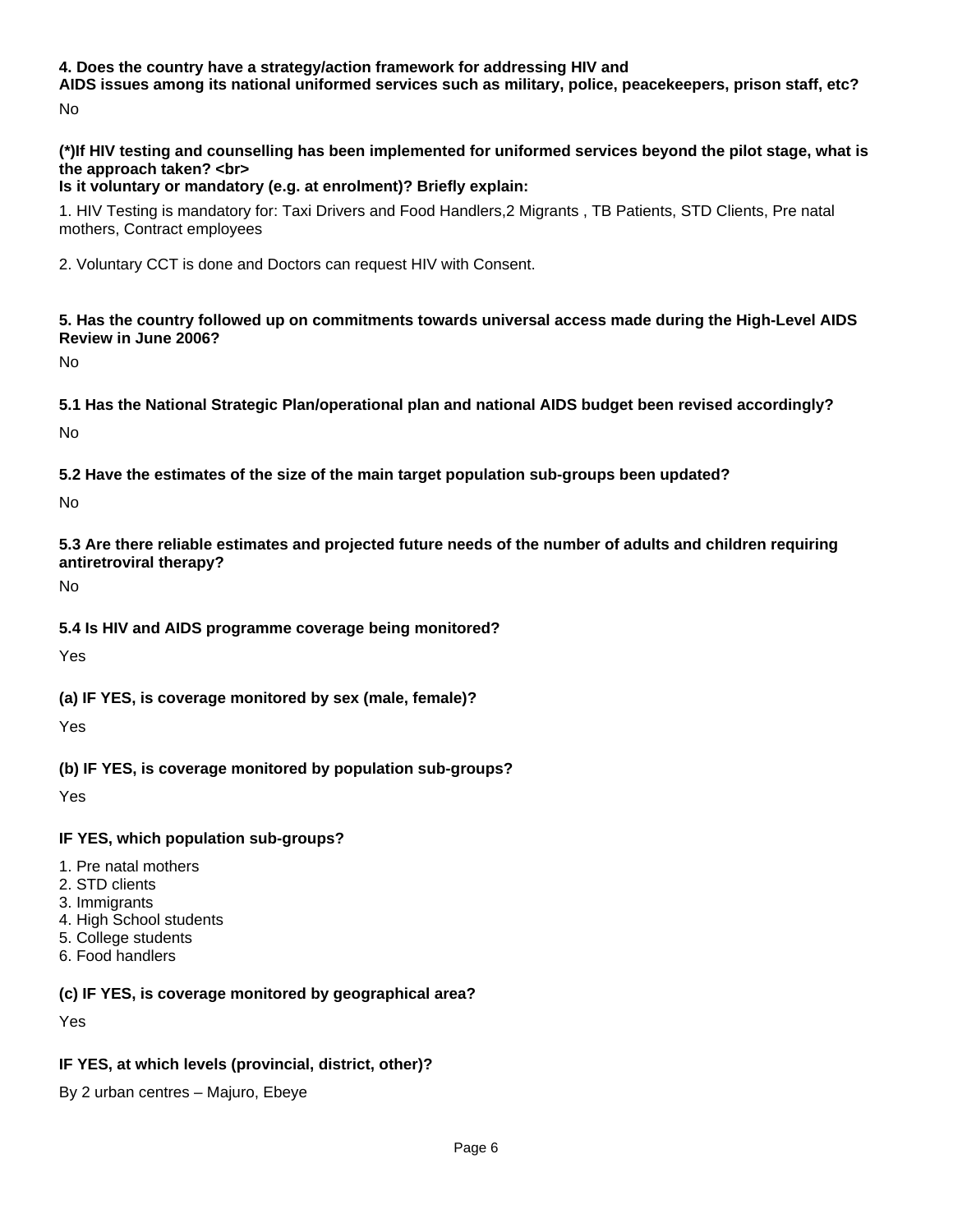**5.5 Has the country developed a plan to strengthen health systems, including infrastructure, human resources and capacities, and logistical systems to deliver drugs?**

Yes

## **Overall, how would you rate strategy planning efforts in the HIV and AIDS programmes in 2007 and in 2005?**

2007: 7

2005: 4

## **Comments on progress made in strategy planning efforts since 2005:**

- 1. Capacity building for health workers has improved.
- 2. Increase in awareness amongst both staff and the community
- 3. Quality of treatment services has improved
- 4. Further development of the National HIV Strategic Action Plan
- 5. Greater commitment to providing HIV/AIDS services by the government
- 6. Improvement of the HIV protocols e.g. Counseling, (VCCT)

#### **1. Do high officials speak publicly and favourably about AIDS efforts in major domestic fora at least twice a year?**

| President/Head of government :                   | Yes |
|--------------------------------------------------|-----|
| Other high officials :                           | Yes |
| Other officials in regions and/or<br>districts : | Yes |

#### **2. Does the country have an officially recognized national multisectoral AIDS management/coordination body? (National AIDS Council or equivalent)?**

Yes

# **2.1 IF YES, when was it created? Year:**

1985

# **2.2 IF YES, who is the Chair?**

Name: Dr Brian

Title/Function: **Director of Public Health Director of Public Health**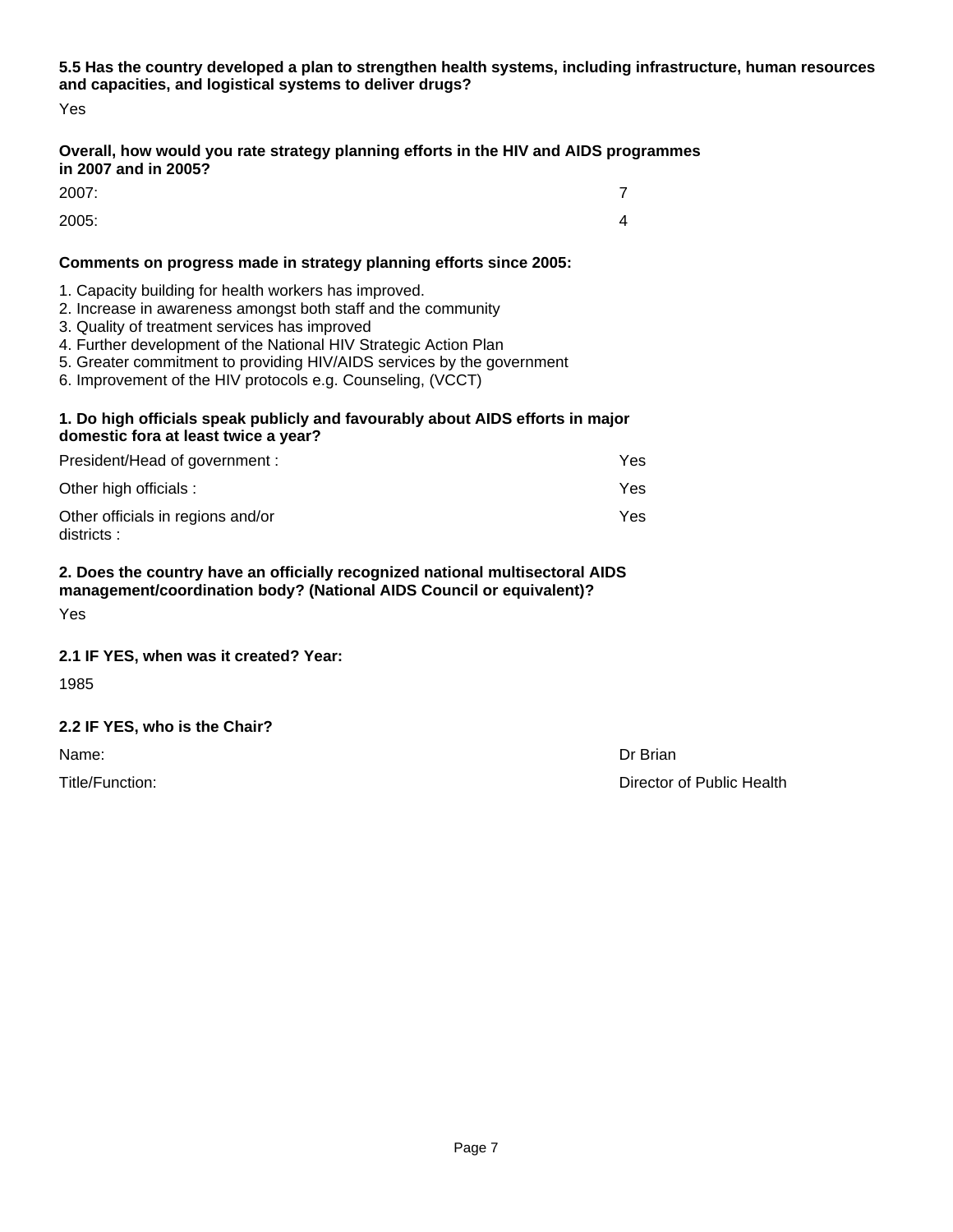#### **2.3 IF YES, does it:**

| have terms of reference? :                                                                                             | No.        |
|------------------------------------------------------------------------------------------------------------------------|------------|
| have active Government leadership<br>and participation?:                                                               | Yes        |
| have a defined membership?:                                                                                            | <b>Yes</b> |
| include civil society representatives?<br>$(*)$ :                                                                      | Yes        |
| include people living with HIV?:                                                                                       | No.        |
| include the private sector?:                                                                                           | <b>Yes</b> |
| have an action plan?:                                                                                                  | Yes        |
| have a functional Secretariat?:                                                                                        | No.        |
| meet at least quarterly?:                                                                                              | No.        |
| review actions on policy decisions<br>regularly?:                                                                      | No         |
| actively promote policy decisions?:                                                                                    | No.        |
| provide opportunity for civil society to<br>influence decision-making?:                                                | <b>Yes</b> |
| strengthen donor coordination to avoid<br>parallel funding and duplication of effort<br>in programming and reporting?: | No.        |

**3. Does the country have a national AIDS body or other mechanism that promotes interaction between government, people living with HIV, civil society and the private sector for implementing HIV and AIDS strategies/ programmes?**

Yes

#### **3.1 IF YES, does it include?**

| Terms of reference:            | No  |
|--------------------------------|-----|
| Defined membership:            | No. |
| Action plan:                   | No. |
| <b>Functional Secretariat:</b> | No. |
| Regular meetings (*):          | No. |

#### **IF YES, What are the main achievements?**

The HIV and AIDS body had been inactive Did not know and understand the impact of HIV infection

### **IF YES, What are the main challenges for the work of this body?**

Cultural factors which could counteract the effectiveness of policies

#### **4. What percentage of the national HIV and AIDS budget was spent on activities implemented by civil society in the past year?**

1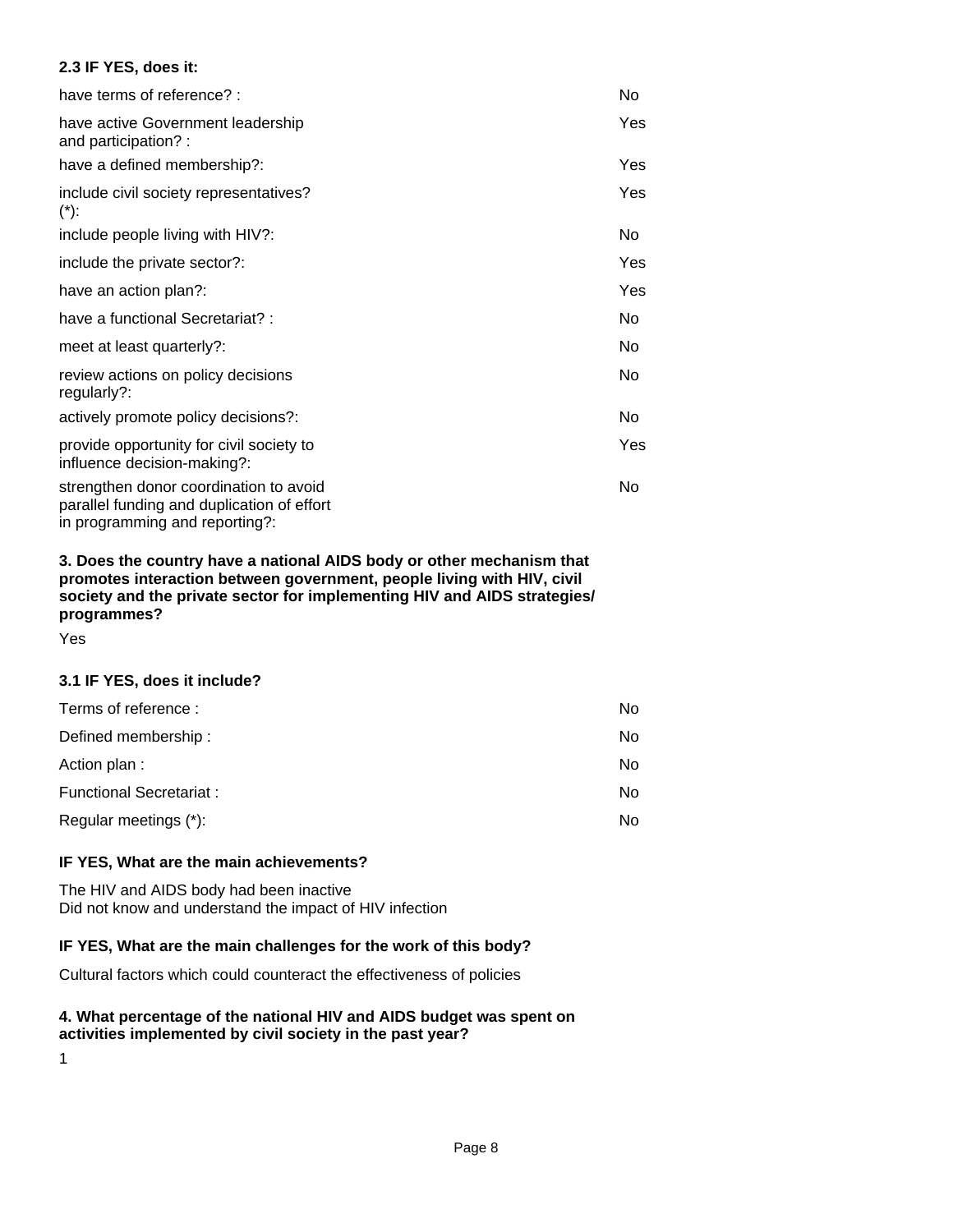#### **5. What kind of support does the NAC (or equivalent) provide to implementing partners of the national programme, particularly to civil society organizations?**

| Information on priority needs and<br>services :    | Yes  |
|----------------------------------------------------|------|
| Technical guidance/materials:                      | Yes. |
| Drugs/supplies procurement and<br>distribution:    | Yes. |
| Coordination with other implementing<br>partners : | Yes  |
| Capacity-building:                                 | Yes  |

**6. Has the country reviewed national policies and legislation to determine which, if any, are inconsistent with the National AIDS Control policies?** No

#### **Overall, how would you rate the political support for the HIV and AIDS programmes in 2007 and in 2005?**

| 2007: | 6      |
|-------|--------|
| 2005: | ⌒<br>ັ |

## **Comments on progress made in political support since 2005:**

Since 2005 improvements have been made by leaders to promote and support HIV awareness, however there is a need to review and enhance current laws and policies.

# **1. Does the country have a policy or strategy that promotes information,**

**education and communication (IEC) on HIV to the general population?**

Yes

# **1.1 IF YES, what key messages are explicitly promoted?**

Be sexually abstinent:

Delay sexual debut:

Be faithful:

Reduce the number of sexual partners:

Use condoms consistently:

Engage in safe(r) sex:

Avoid commercial sex:

Fight against violence against women:

Greater acceptance and involvement of people living with HIV:

Greater involvement of men in reproductive health programmes:

#### **1.2 In the last year, did the country implement an activity or programme to promote accurate reporting on HIV by the media?**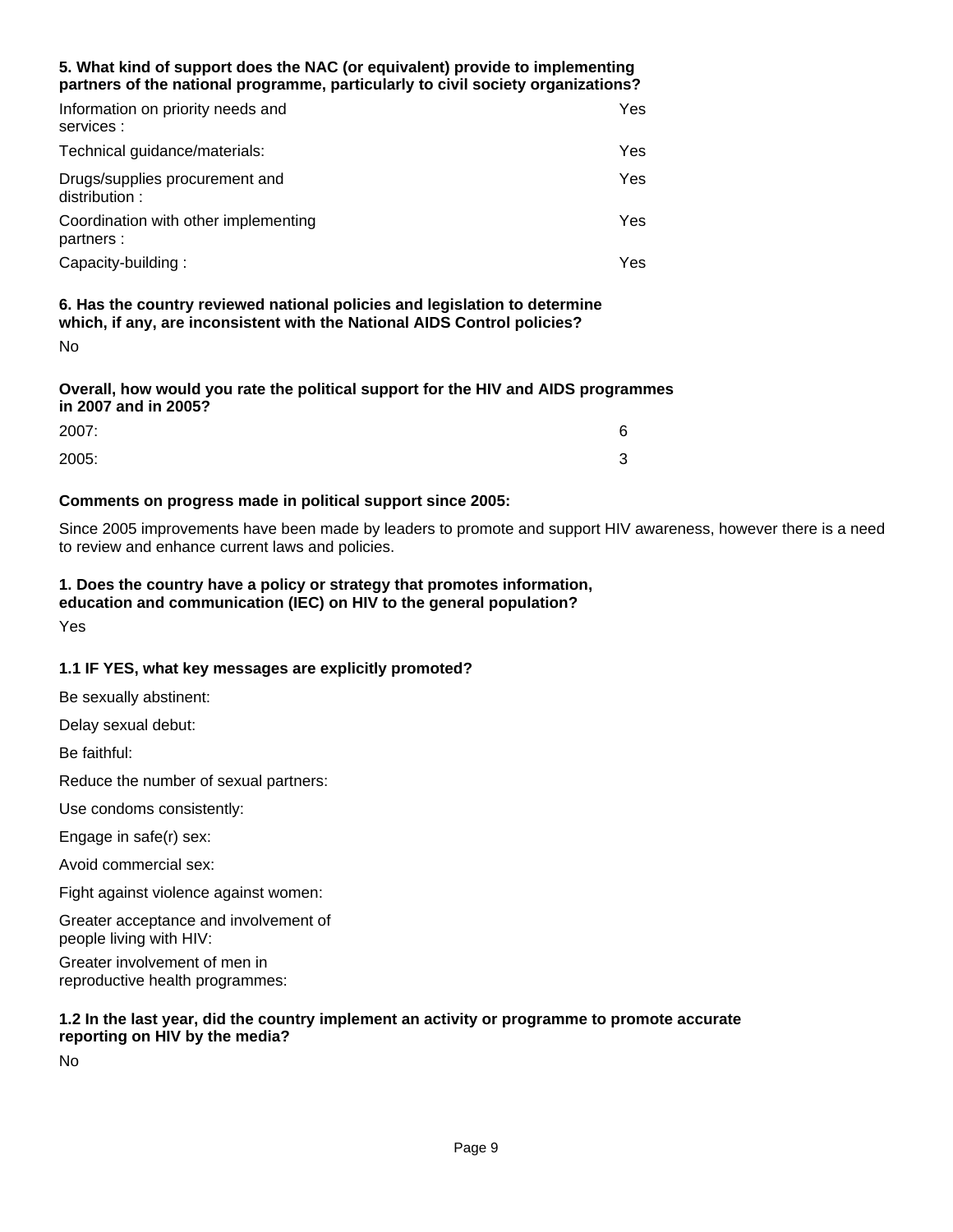# **2. Does the country have a policy or strategy promoting HIV-related reproductive and sexual health education for young people?**

Yes

## **2.1 Is HIV education part of the curriculum in**

| primary schools? :   | Yes. |
|----------------------|------|
| secondary schools? : | Yes  |
| teacher training? :  | Yes  |

## **2.2 Does the strategy/curriculum provide the same reproductive and sexual health education for young men and young women?**

Yes

#### **2.3 Does the country have an HIV education strategy for out-of-school young people?**

Yes

## **3. Does the country have a policy or strategy to promote information, education and communication (IEC) and other preventive health interventions for vulnerable sub-populations?**

No

## **IF NO, briefly explain:**

Policies on Health education for RMI Ministry is based on principal to target whole population rather than categories in the of population

Does not specifically target/vulnerable groups

#### **Overall, how would you rate policy efforts in support of HIV prevention in 2007 and in 2005?**

| 2007: | 6 |
|-------|---|
| 2005: | 4 |

# **Comments on progress made in policy efforts in support of HIV prevention since 2005:**

No significant progress has been made, however improvements have been made at the service delivery area.

# **4. Has the country identified the districts (or equivalent geographical/**

**decentralized level) in need of HIV prevention programmes?**

Yes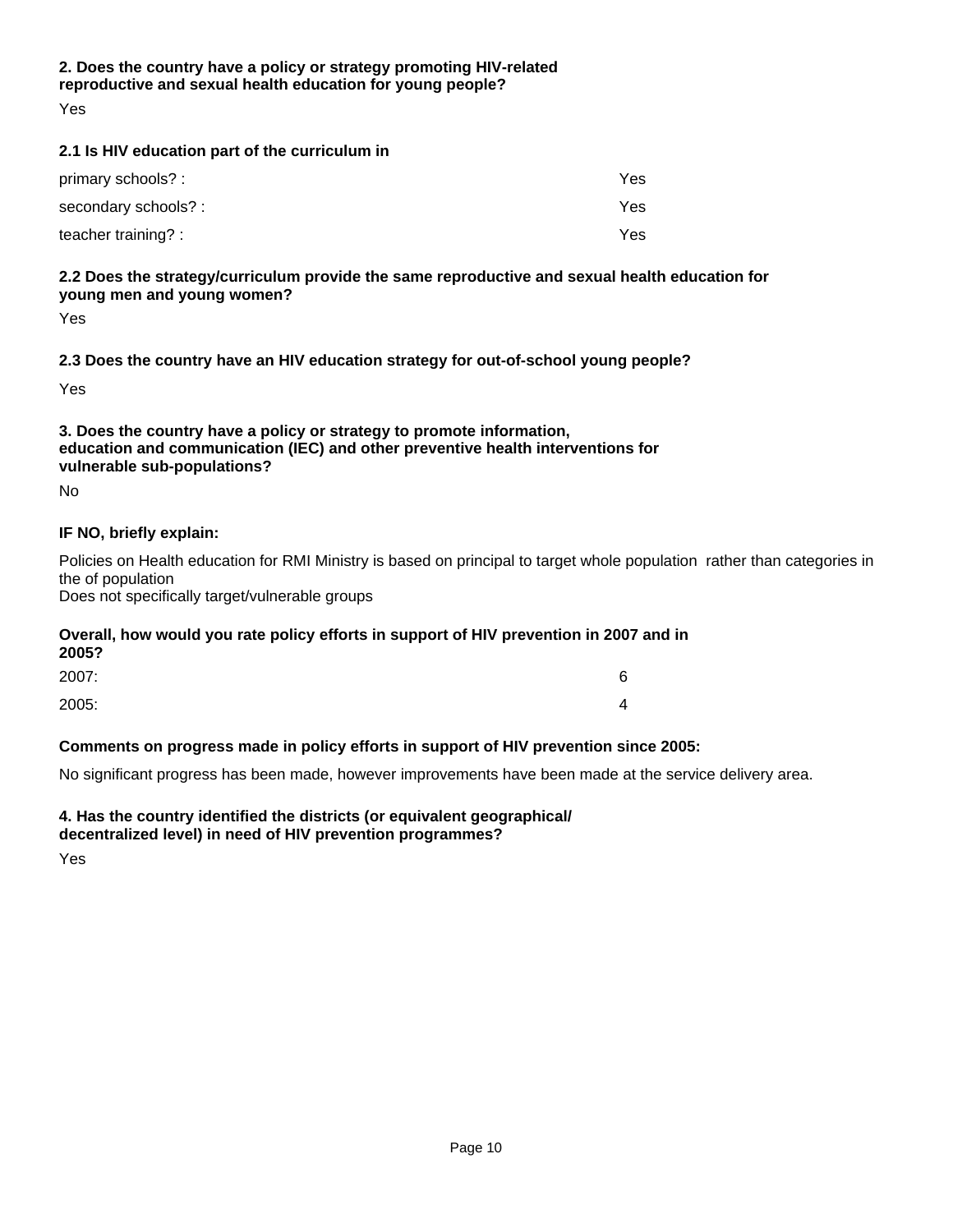#### **IF YES, to what extent have the following HIV prevention programmes been implemented in identified districts\* in need?**

| Blood safety:                                                                | <b>The activity is available in</b> | <b>all</b> districts* in need |
|------------------------------------------------------------------------------|-------------------------------------|-------------------------------|
| Universal precautions in health care<br>settings:                            | <b>The activity is available in</b> | <b>all</b> districts* in need |
| Prevention of mother-to-child<br>transmission of HIV:                        | <b>The activity is available in</b> | <b>all</b> districts* in need |
| IEC on risk reduction:                                                       | <b>The activity is available in</b> | <b>all</b> districts* in need |
| IEC on stigma and discrimination<br>reduction:                               | <b>The activity is available in</b> | <b>all</b> districts* in need |
| Condom promotion:                                                            | <b>The activity is available in</b> | <b>all</b> districts* in need |
| HIV testing & counselling:                                                   | <b>The activity is available in</b> | <b>all</b> districts* in need |
| Harm reduction for injecting drug users: <b>The activity is available in</b> |                                     | N/A                           |
| Risk reduction for men who have sex<br>with men:                             | <b>The activity is available in</b> | <b>all</b> districts* in need |
| Risk reduction for sex workers:                                              | <b>The activity is available in</b> | <b>all</b> districts* in need |
| Programmes for other vulnerable<br>subpopulations:                           | <b>The activity is available in</b> | <b>all</b> districts* in need |
| Reproductive health services including<br>STI prevention & treatment:        | <b>The activity is available in</b> | <b>all</b> districts* in need |
| School-based AIDS education for<br>young people:                             | <b>The activity is available in</b> | <b>all</b> districts* in need |
| Programmes for out-of-school young<br>people:                                | <b>The activity is available in</b> | <b>all</b> districts* in need |
| HIV prevention in the workplace:                                             | <b>The activity is available in</b> | <b>all</b> districts* in need |

**Overall, how would you rate the efforts in the implementation of HIV prevention programmes in 2007 and in 2005?**

| 2007: |   |
|-------|---|
| 2005: | 5 |
| 2007: |   |
| 2005: | 4 |

#### **Comments on progress made in the implementation of HIV prevention programmes since 2005:**

A lot of progress has been made with teamwork. The HIV Team is also involved in capacity building activities within country and overseas. Production and dissemination of IEC materials has increased as well health promotion activities within communities, e.g. seminars

**1. Does the country have a policy or strategy to promote comprehensive HIV treatment, care and support? (Comprehensive care includes, but is not limited to, treatment, HIV testing and counselling, psychosocial care, and home and community-based care).**

Yes

**1.1 IF YES, does it give sufficient attention to barriers for women, children and most-at-risk populations?**

Yes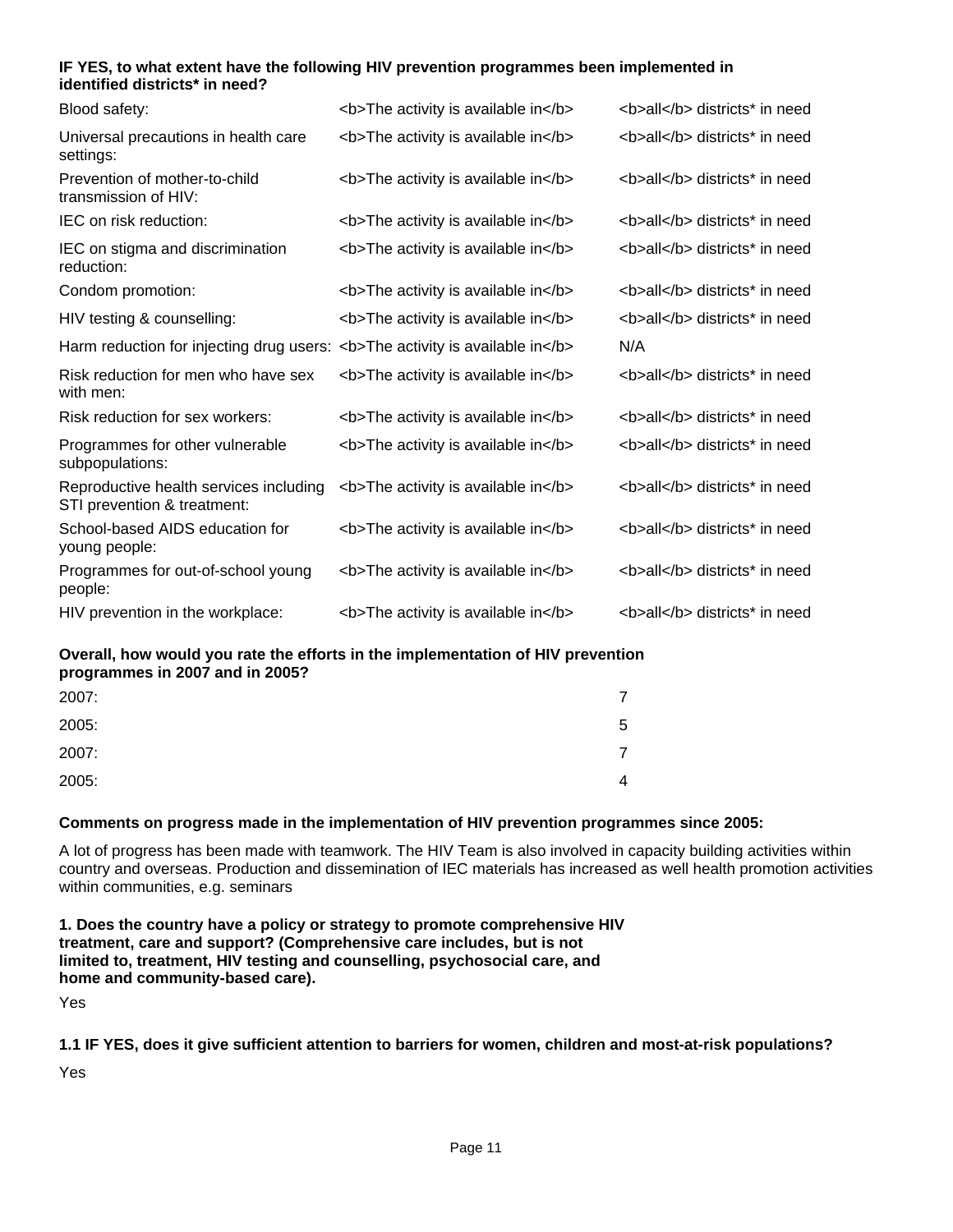#### **2. Has the country identified the districts (or equivalent geographical/decentralized level) in need of HIV and AIDS treatment, care and support services?**

Yes

## **IF YES, to what extent have the following HIV and AIDS treatment, care and support services been implemented in the identified districts\* in need?**

| Antiretroviral therapy:                                                  | <b>The service is available in</b> | <b>all</b> districts* in need |
|--------------------------------------------------------------------------|------------------------------------|-------------------------------|
| Sexually transmitted infection<br>management:                            | <b>The service is available in</b> | <b>all</b> districts* in need |
| Psychosocial support for people living<br>with HIV and their families:   | <b>The service is available in</b> | <b>all</b> districts* in need |
| Palliative care and treatment of<br>common HIV-related infections:       | <b>The service is available in</b> | <b>all</b> districts* in need |
| HIV testing and counselling for TB<br>patients:                          | <b>The service is available in</b> | <b>all</b> districts* in need |
| TB screening for HIV-infected people:                                    | <b>The service is available in</b> | <b>all</b> districts* in need |
| TB preventive therapy for HIV-infected<br>people:                        | <b>The service is available in</b> | <b>all</b> districts* in need |
| TB infection control in HIV treatment<br>and care facilities:            | <b>The service is available in</b> | <b>all</b> districts* in need |
| Cotrimoxazole prophylaxis in HIV-<br>infected people:                    | <b>The service is available in</b> | <b>all</b> districts* in need |
| Post-exposure prophylaxis (e.g.<br>occupational exposures to HIV, rape): | <b>The service is available in</b> | <b>all</b> districts* in need |
| Antiretroviral therapy:                                                  | <b>The service is available in</b> | <b>all</b> districts* in need |
| Paediatric AIDS treatment:                                               | <b>The service is available in</b> | <b>all</b> districts* in need |
| Sexually transmitted infection<br>management:                            | <b>The service is available in</b> | <b>all</b> districts* in need |
| Psychosocial support for people living<br>with HIV and their families:   | <b>The service is available in</b> | <b>all</b> districts* in need |
| Palliative care and treatment of<br>common HIV-related infections:       | <b>The service is available in</b> | <b>all</b> districts* in need |
| HIV testing and counselling for TB<br>patients:                          | <b>The service is available in</b> | <b>all</b> districts* in need |
| TB screening for HIV-infected people:                                    | <b>The service is available in</b> | <b>all</b> districts* in need |
| TB preventive therapy for HIV-infected<br>people:                        | <b>The service is available in</b> | <b>all</b> districts* in need |
| Cotrimoxazole prophylaxis in HIV-<br>infected people:                    | <b>The service is available in</b> | <b>all</b> districts* in need |
| Post-exposure prophylaxis (e.g.<br>occupational exposures to HIV, rape): | <b>The service is available in</b> | <b>all</b> districts* in need |
|                                                                          |                                    |                               |

#### **3. Does the country have a policy for developing/using generic drugs or parallel importing of drugs for HIV?**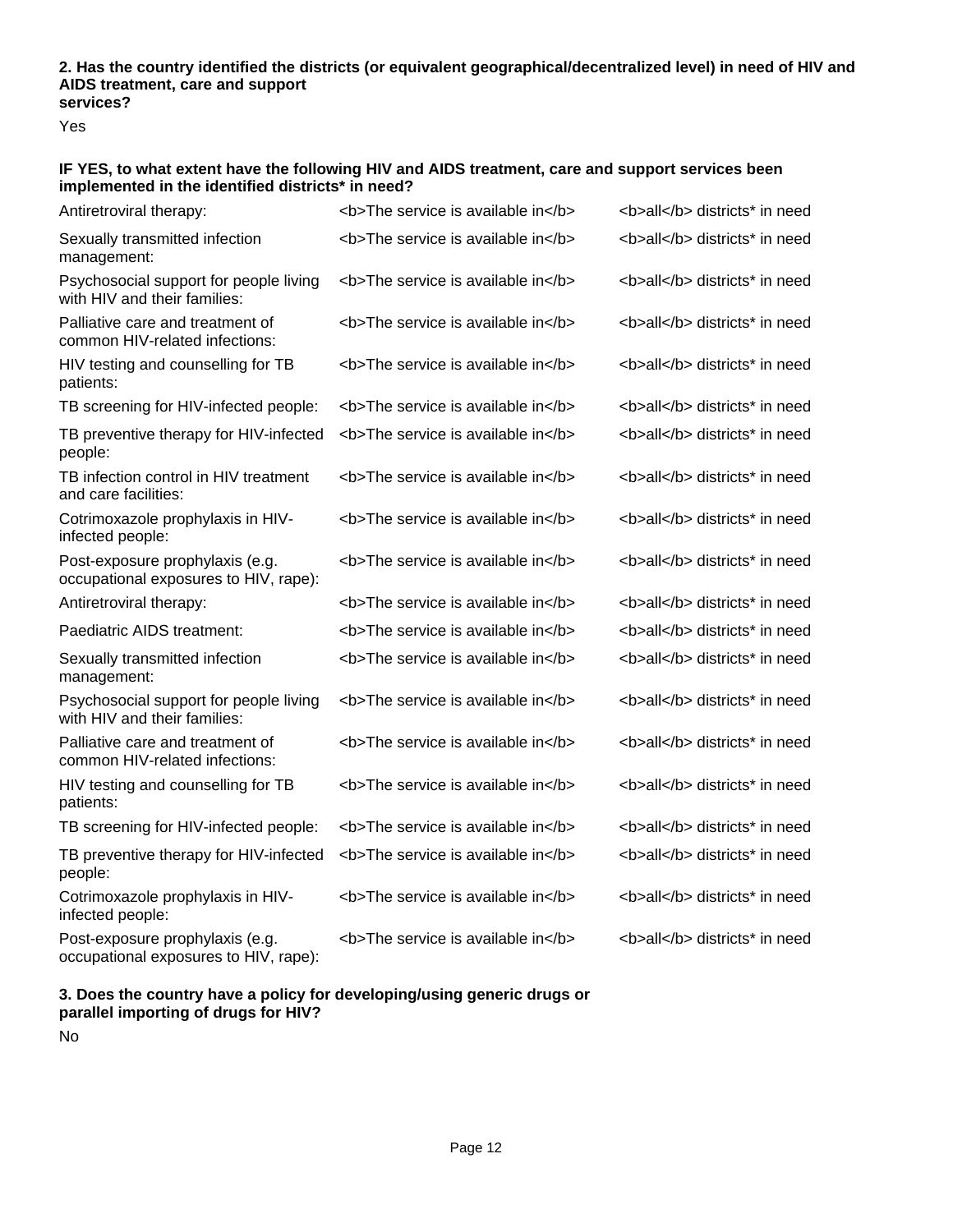## **4. Does the country have access to regional procurement and supply management mechanisms for critical commodities, such as antiretroviral drugs, condoms, and substitution drugs?**

Yes

#### **4.1 IF YES, for which commodities?:**

ARV, condoms, opportunistic medication, testing kits

# **5. Does the country have a policy or strategy to address the additional HIV- or AIDS-related needs of orphans and other vulnerable children (OVC)?**

No

#### **Comments on progress made in efforts to meet the needs of OVC since 2005:**

Not Applicable

#### **1. Does the country have one national Monitoring and Evaluation (M&E) plan?**

In Progress

#### **2. Does the Monitoring and Evaluation plan include?**

| a data collection and analysis strategy:                  | Yes  |
|-----------------------------------------------------------|------|
| behavioural surveillance :                                | Yes  |
| HIV surveillance:                                         | Yes  |
| a well-defined standardized set of<br>indicators:         | Yes  |
| guidelines on tools for data collection :                 | Yes. |
| a strategy for assessing quality and<br>accuracy of data: | Yes  |
| a data dissemination and use strategy:                    | Yes. |

#### **3. Is there a budget for the M&E plan?**

In progress

#### **4. Is there a functional M&E Unit or Department?**

Yes

#### **4.1 IF YES, is the M&E Unit/Department based**

| in the NAC (or equivalent)? : | No |
|-------------------------------|----|
| in the Ministry of Health?:   | No |

#### **4.2 IF YES, how many and what type of permanent and temporary professional staff are working in the M&E Unit/Department? <br><br> Number of permanent staff:**

4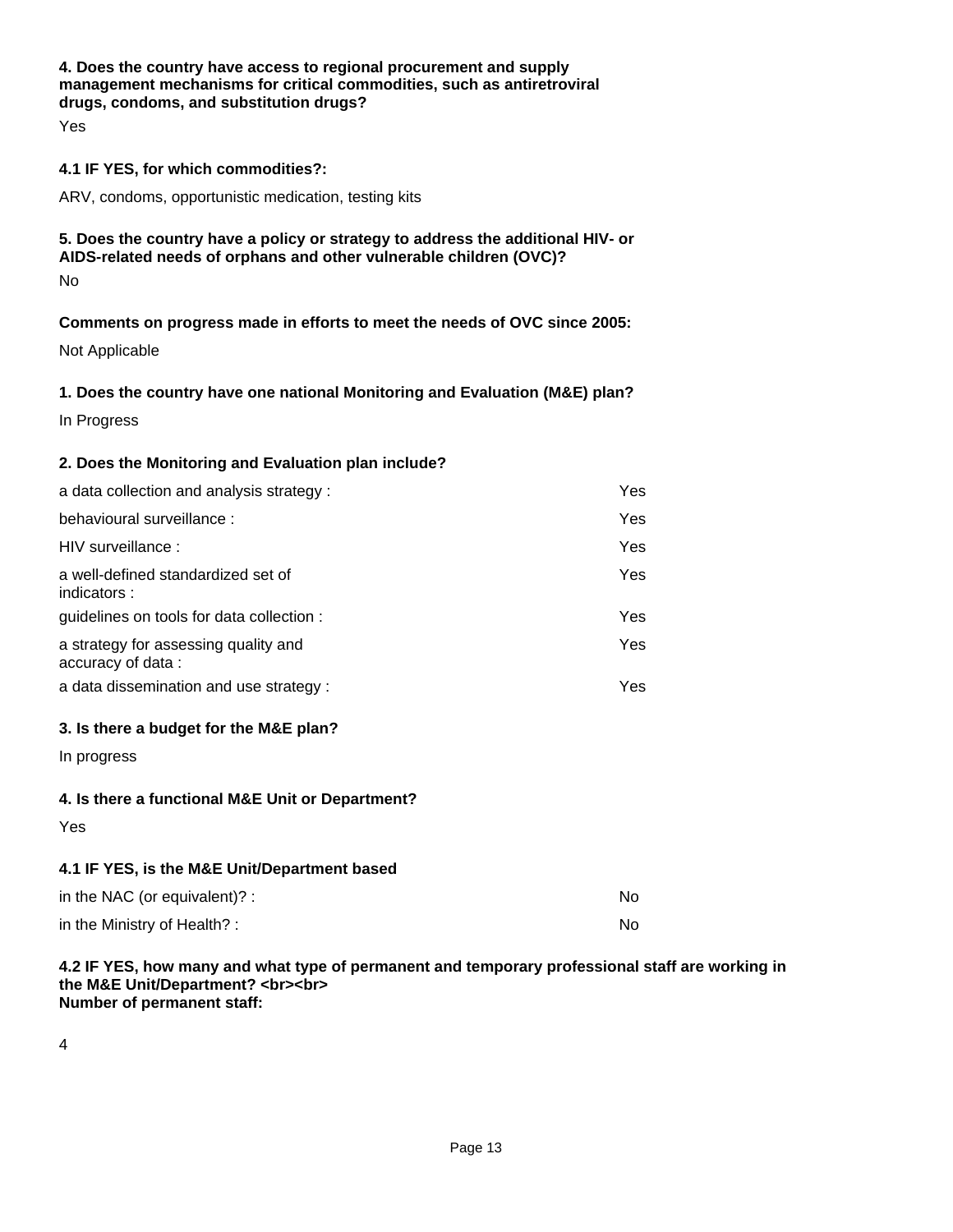#### **Number of temporary staff:**

2

## **4.3 IF YES, are there mechanisms in place to ensure that all major implementing partners submit their M&E data/reports to the M&E Unit/Department for review and consideration in the country's national reports?**

Yes

## **IF YES, does this mechanism work? What are the major challenges?**

There is a need to feedback in relation to reports that are submitted, no feedback is being received at the service delivery level.

#### **4.4 IF YES, to what degree do UN, bi-laterals, and other institutions share their M&E results?**

3

#### **5. Is there an M&E Committee or Working Group that meets regularly to coordinate M&E activities?**

No

# **6. Does the M&E Unit/Department manage a central national database?**

No

# **6.3 Is there a functional Health Information System (HIS)?**

| National level:         | Yes  |
|-------------------------|------|
| Sub-national level (*): | Yes. |

# **(\*)If there is a functional sub-national HIS, at what level(s) does it function?**

Ebeye and Majuro and Outer Islands

# **6.4 Does the country publish at least once a year an M&E report on HIV, including HIV surveillance data?**

Yes

# **7. To what extent are M&E data used in planning and implementation?**

4

# **What are examples of data use?**

- 1. Used in the improvement of programmes
- 2. Reviewing the list for mandatory requirements
- 3. Strategies for expanding and addressing specific groups and situations.

# **What are the main challenges to data use?**

- 1. Lack of feedback at the service delivery level
- 2. Availability of information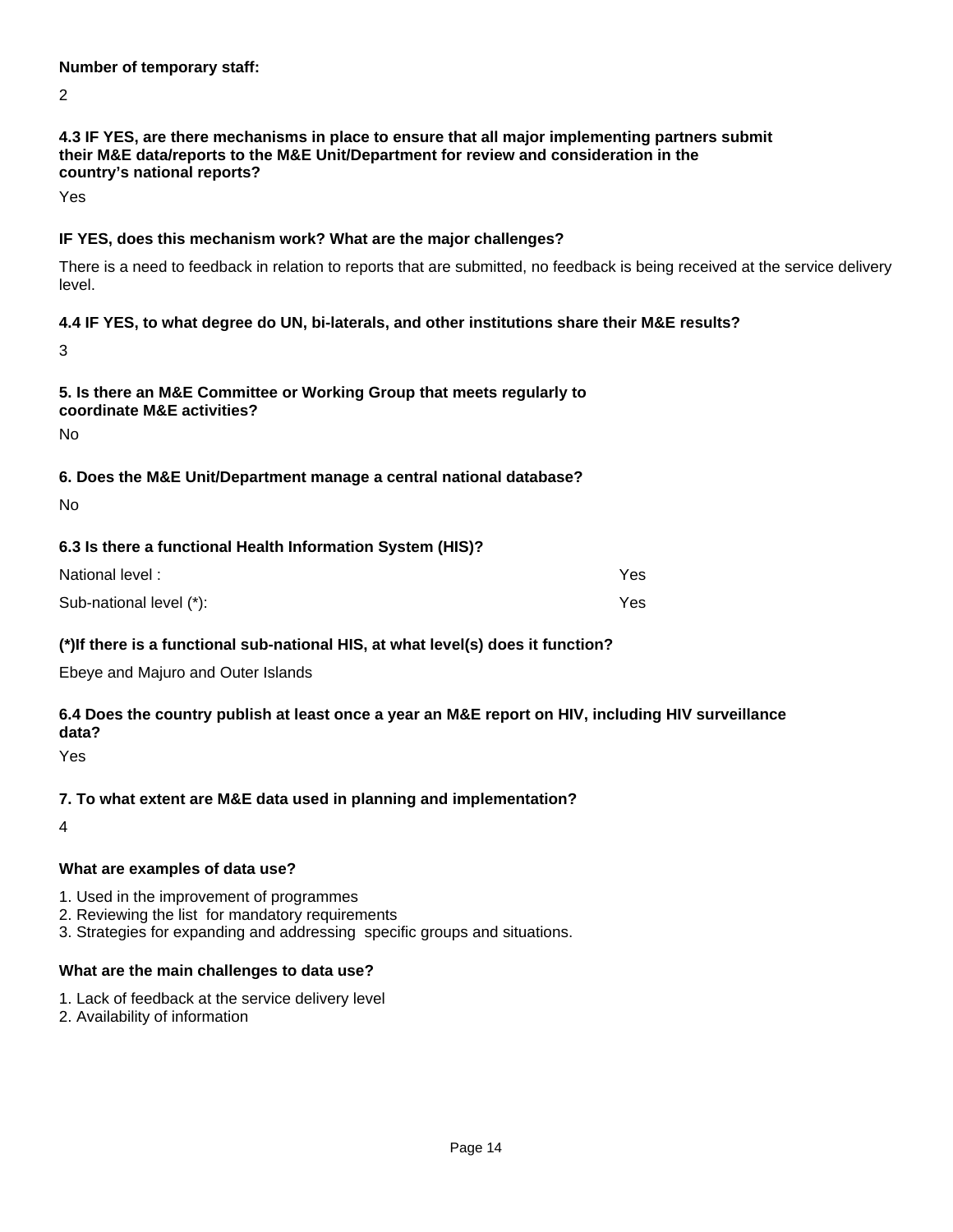#### **8. In the last year, was training in M&E conducted**

|                                          | Yes |
|------------------------------------------|-----|
| IF YES, Number of individuals trained: 5 |     |
|                                          | Yes |
|                                          | No. |
|                                          |     |

# **Overall, how would you rate the M&E efforts of the AIDS programme in 2007 and in 2005?**

| 2007: | ∽<br>u     |
|-------|------------|
| 2005: | $\sqrt{ }$ |

**1. Does the country have laws and regulations that protect people living with HIV against discrimination? (such as general non-discrimination provisions or provisions that specifically mention HIV, focus on schooling, housing, employment, health care etc.)**

No

# **1.1 IF YES, specify:**

However the constitution protects the rights of all individuals against discrimination

(1) All persons are equal under the law and are entitled to the equal protection of the laws.

(2) No law and no executive or judicial action shall, either expressly, or in its practical

application, discriminate against any person on the basis of gender, race, color, language, religion, political or other opinion, national or social origin, place of birth, family status or descent.

(3) Nothing in this Section shall be deemed to preclude non-arbitrary preferences for citizens pursuant to law.

Section 15. Health. Education, and Legal Services.

The Government of the Republic of the Marshall Islands recognizes the right of the people to health care, Education, and legal services and the obligation to take every step reasonable and necessary to provide these services. [By way of Constitutional Amendment #1, the term "Marshall Islands" as that term is first used herein, was replaced with the term "Republic of the Marshall Islands"]

**2. Does the country have non-discrimination laws or regulations which specify protections for vulnerable sub-populations?**

No

**3. Does the country have laws, regulations or policies that present obstacles to effective HIV prevention, treatment, care and support for vulnerable sub-populations?**

No

**4. Is the promotion and protection of human rights explicitly mentioned in any HIV policy or strategy?**

Yes

**5. Is there a mechanism to record, document and address cases of discrimination experienced by people living with HIV and/or most-at-risk populations?**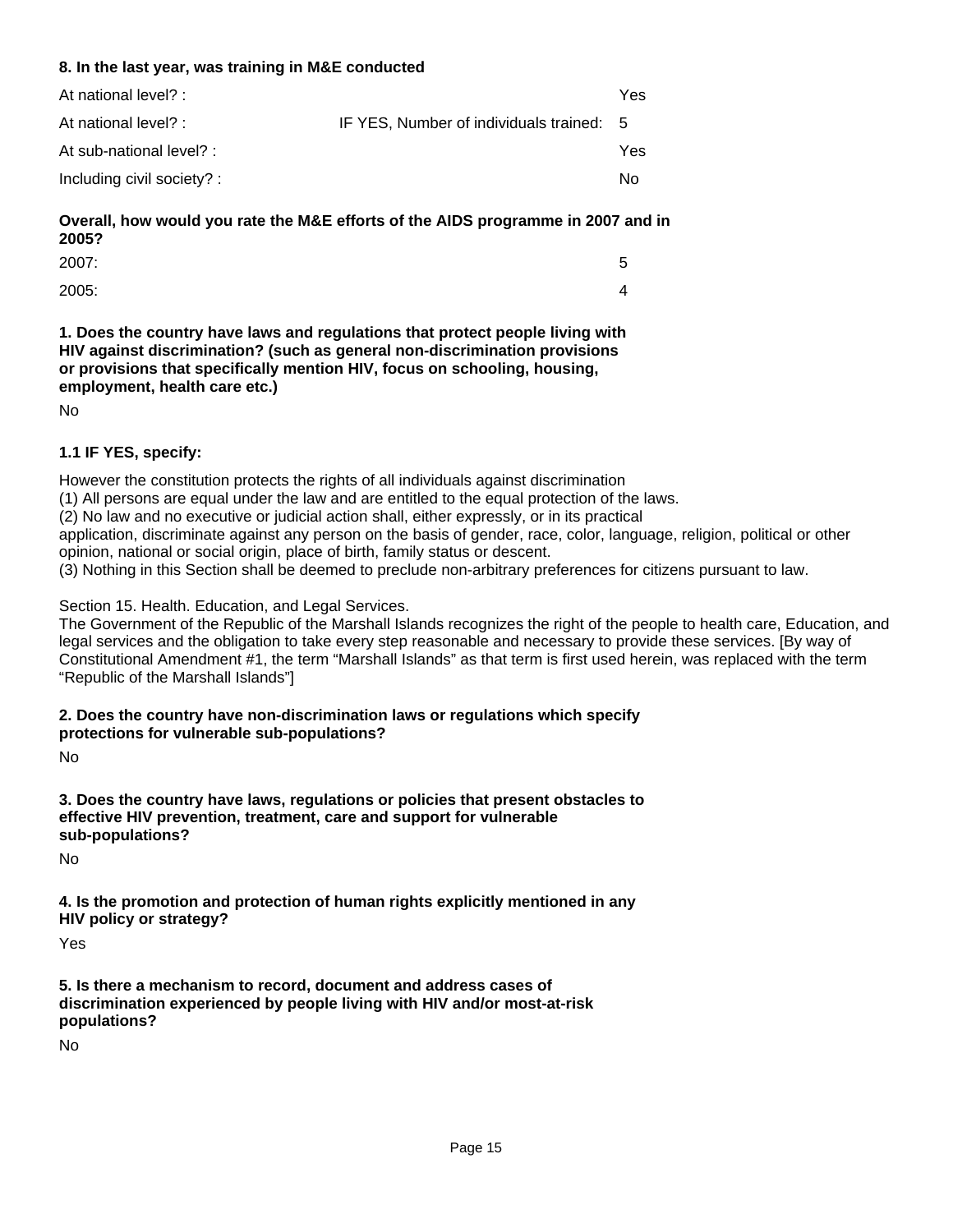## **6. Has the Government, through political and financial support, involved most-at-risk populations in governmental HIV-policy design and programme implementation?**

No

#### **7. Does the country have a policy of free services for the following:**

| HIV prevention services :                      | Yes |
|------------------------------------------------|-----|
| Anti-retroviral treatment :                    | Yes |
| HIV-related care and support<br>interventions: | Yes |

#### **IF YES, given resource constraints, briefly describe what steps are in place to implement these policies:**

1. There is currently only 1 person receiving ART in Majuro and 1 on Ebeye however the Marshalls are planning ahead in terms of an increase in numbers that will require treatment.

2. Ministry of Health looking at strengthening response in terms of prevention with coverage throughout the Marshalls and not just the main centres

3. Marshalls also recognize that there is a need to look at offering confidential HIV services, however given the low prevalence and the lack of HIV knowledge amongst the public, this may be a long way of.

4. Also acknowledge that there is a need to look at services that are accessible, however as advised providing confidential services is an issue. (High school nurses and clinics)?

#### **8. Does the country have a policy to ensure equal access for women and men, to prevention, treatment, care and support? In particular, to ensure access for women outside the context of pregnancy and childbirth?**

Yes

**9. Does the country have a policy to ensure equal access for most-at-risk populations to prevention, treatment, care and support?**

No

**9.1 Are there differences in approaches for different most-at-risk populations?**

No

**10. Does the country have a policy prohibiting HIV screening for general employment purposes (recruitment, assignment/relocation, appointment, promotion, termination)?**

No

**11. Does the country have a policy to ensure that AIDS research protocols involving human subjects are reviewed and approved by a national/local ethical review committee?**

Yes

**11.1 IF YES, does the ethical review committee include representatives of civil society and people living with HIV?**

Yes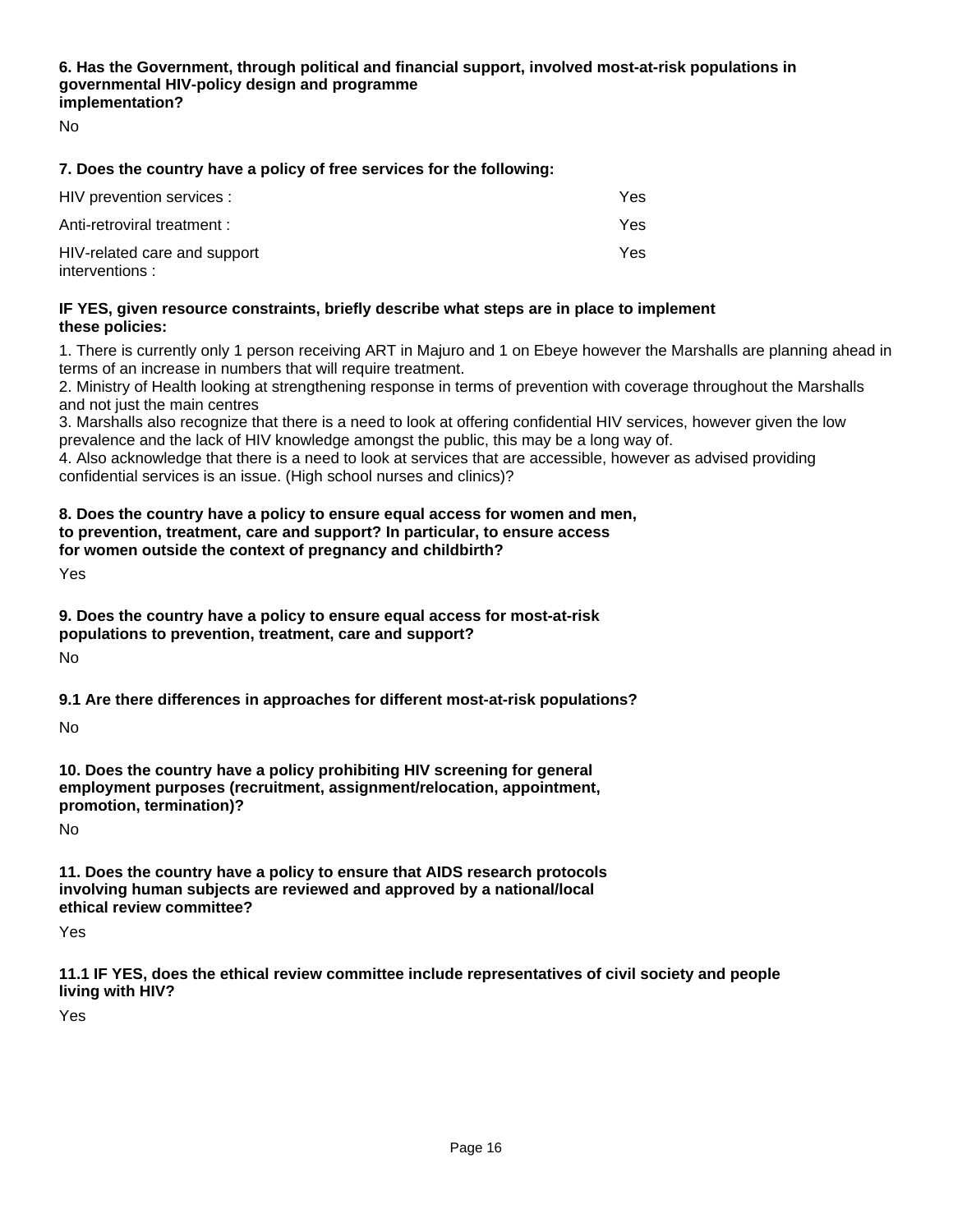#### **12. Does the country have the following human rights monitoring and enforcement mechanisms?**

| - Existence of independent national<br>institutions for the promotion and<br>protection of human rights, including<br>human rights commissions, law reform<br>commissions, watchdogs, and<br>ombudspersons which consider HIV-<br>related issues within their work: | No         |
|---------------------------------------------------------------------------------------------------------------------------------------------------------------------------------------------------------------------------------------------------------------------|------------|
| - Focal points within governmental<br>health and other departments to<br>monitor HIV-related human rights<br>abuses and HIV-related discrimination<br>in areas such as housing and<br>employment:                                                                   | No         |
| - Performance indicators or<br>benchmarks for compliance with<br>human rights standards in the context<br>of HIV efforts:                                                                                                                                           | No         |
| - Performance indicators or<br>benchmarks for reduction of HIV-<br>related stigma and discrimination:                                                                                                                                                               | No         |
| 13. Have members of the judiciary (including labour courts/employment<br>tribunals) been trained/sensitized to HIV and AIDS and human rights issues<br>that may come up in the context of their work?<br><b>No</b>                                                  |            |
| 14. Are the following legal support services available in the country?                                                                                                                                                                                              |            |
| Legal aid systems for HIV and AIDS<br>casework:                                                                                                                                                                                                                     | <b>Yes</b> |
| Private sector law firms or university-<br>based centres to provide free or<br>reduced-cost legal services to people<br>living with HIV:                                                                                                                            | No.        |
| Programmes to educate, raise<br>awareness among people living with<br>HIV concerning their rights:                                                                                                                                                                  | No.        |
| 15. Are there programmes designed to change societal attitudes of<br>stigmatization associated with HIV and AIDS to understanding and<br>acceptance?                                                                                                                |            |
| Yes                                                                                                                                                                                                                                                                 |            |
| IF YES, what types of programmes?                                                                                                                                                                                                                                   |            |
| Media:                                                                                                                                                                                                                                                              | Yes        |
| School education :                                                                                                                                                                                                                                                  | Yes        |
| Personalities regularly speaking out :                                                                                                                                                                                                                              | No.        |
| Other::                                                                                                                                                                                                                                                             | Yes        |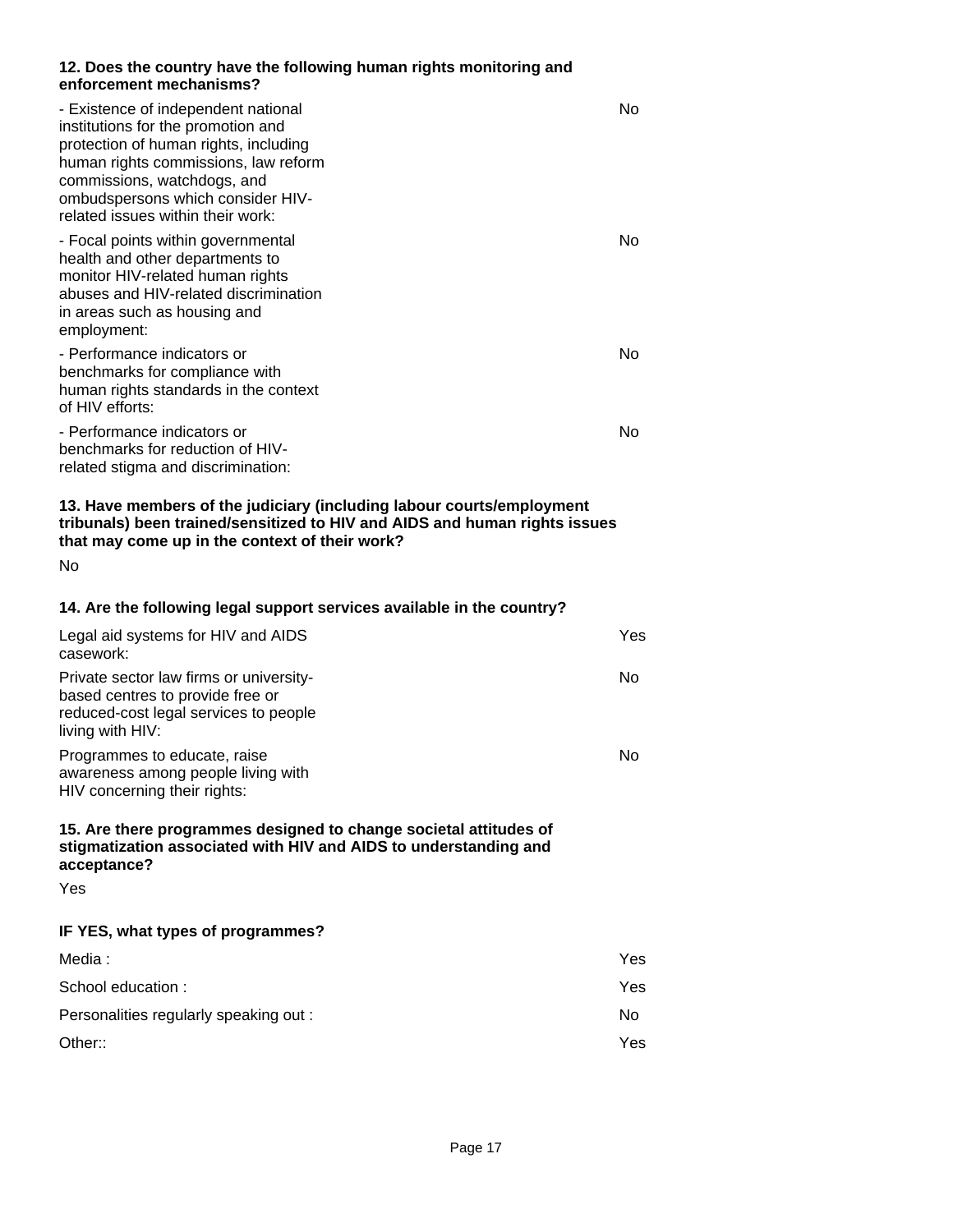# **Overall, how would you rate the policies, laws and regulations in place to promote and protect human rights in relation to HIV and AIDS in 2007 and in 2005?** 2007: 5

2005: 3

#### **Comments on progress made in promoting and protecting human rights in relation to HIV and AIDS since 2005:**

Since 2005 the HIV Strategic Plan has been developed with a deadline set for completion by Feb 2008. The Strategic Plan outlines the need to look at legislation that provides an environment that is supportive of PLWHA so they are able to live normal productive lives without the fear of discrimination or stigma.

#### **Overall, how would you rate the effort to enforce the existing policies, laws and regulations in relation to human rights and HIV and AIDS in 2007 and in 2005?**

| 2007: | ⌒<br>ື |
|-------|--------|
| 2005: | ⌒      |

#### **Comments on progress made in enforcing existing policies, laws and regulations in relation to human rights and HIV and AIDS since 2005:**

Although HIV has been given priority by the government through the Ministry of Health, this area still requires a lot of attention. It has been identified that a review of laws and regulations that relate to HIV needs to be undertaken so that they are relevant to the Marshalls current situation. As mentioned previously the CPG have this as a priority activity once their body has been improved by cabinet.

#### **1. To what extent has civil society contributed to strengthening the political commitment of top leaders and national policy formulation?**

3

#### **2. To what extent have civil society representatives been involved in the planning and budgeting process for the National Strategic Plan on AIDS or for the current activity plan (e.g. attending planning meetings and reviewing drafts)**

4

#### **3. To what extent are the services provided by civil society in areas of HIV prevention, treatment, care and support included**

| a. in both the National Strategic plans |  |
|-----------------------------------------|--|
| and national reports?:                  |  |
| b. in the national budget?:             |  |

#### **4. Has the country included civil society in a National Review of the National Strategic Plan?**

No

**5. To what extent is the civil society sector representation in HIV-related efforts inclusive of its diversity?**

4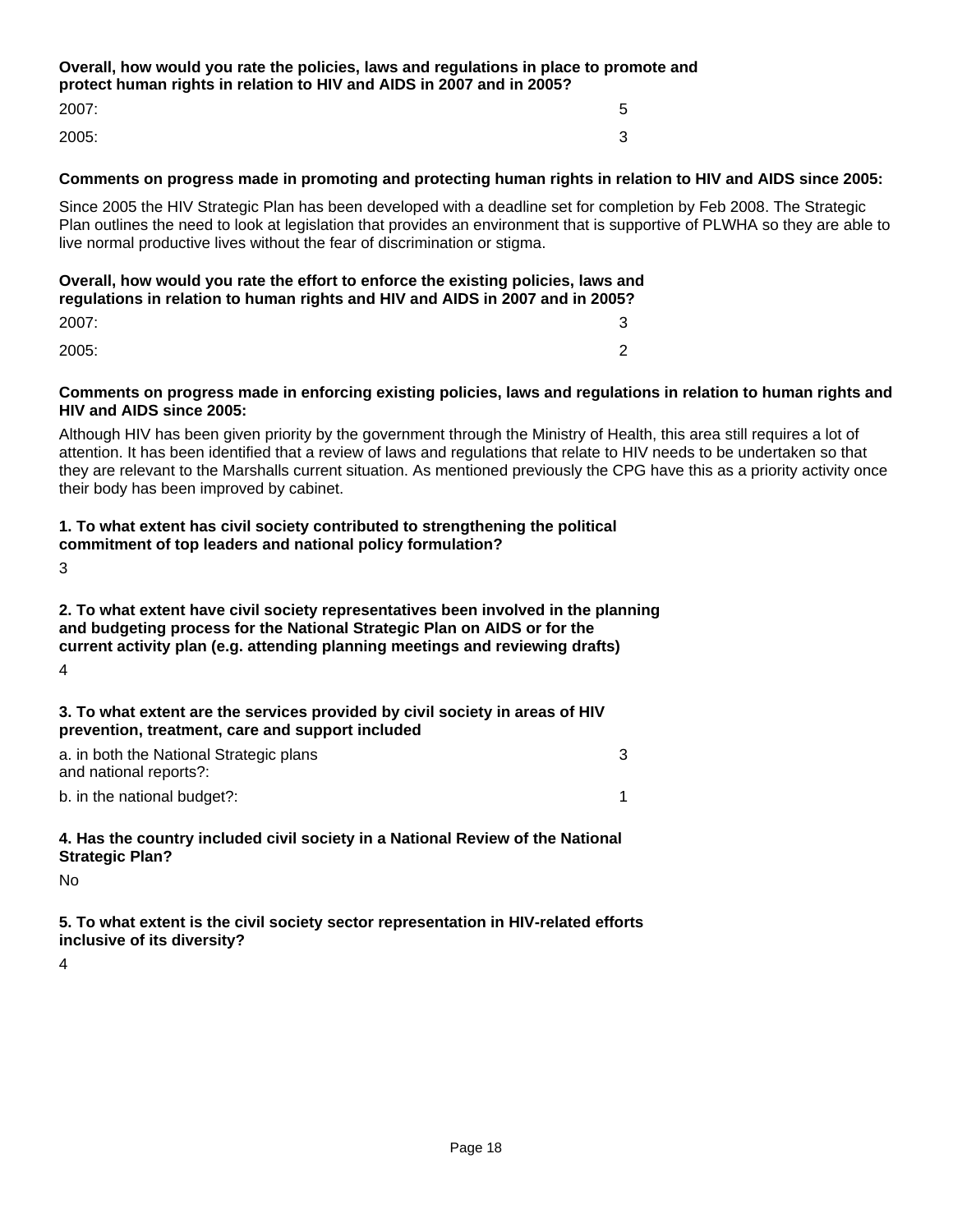#### **List the types of organizations representing civil society in HIV and AIDS efforts:**

Faith Based organisations Women's Youth Media Sporting committees Community based groups Educational institutions Chamber of Commerce

#### **6. To what extent is civil society able to access**

| a. adequate financial support to<br>implement its HIV activities?: |  |
|--------------------------------------------------------------------|--|
| b. adequate technical support to<br>implement its HIV activities?: |  |

#### **Overall, how would you rate the efforts to increase civil society participation in 2007 and in 2005?**

| 2007: |   |
|-------|---|
| 2005: | ⌒ |

#### **Comments on progress made in increasing civil society participation since 2005:**

Civil Society and the government have enjoyed good relations in working together to combat HIV, it is recognized by both parties that given the size of the Marshalls that a good relationship is critical if HIV is to be addressed effectively.

## **1. Has the country identified the districts (or equivalent geographical/decentralized level) in need of HIV prevention programmes?**

Yes

#### **IF YES, to what extent have the following HIV prevention programmes been implemented in identified districts in need?**

| Blood safety:                                                               | <b>The service is available in</b> | <b>all</b> districts* in need |
|-----------------------------------------------------------------------------|------------------------------------|-------------------------------|
| Universal precautions in health care<br>settings:                           | <b>The service is available in</b> | <b>all</b> districts* in need |
| Prevention of mother-to-child<br>transmission of HIV:                       | <b>The service is available in</b> | <b>all</b> districts* in need |
| IEC on risk reduction:                                                      | <b>The service is available in</b> | <b>all</b> districts* in need |
| IEC on stigma and discrimination<br>reduction:                              | <b>The service is available in</b> | <b>all</b> districts* in need |
| Condom promotion:                                                           | <b>The service is available in</b> | <b>all</b> districts* in need |
| HIV testing & counselling:                                                  | <b>The service is available in</b> | <b>all</b> districts* in need |
| Harm reduction for injecting drug users: <b>The service is available in</b> |                                    | N/A                           |
| Risk reduction for sex workers:                                             | <b>The service is available in</b> | <b>all</b> districts* in need |
| Reproductive health services including<br>STI prevention & treatment:       | <b>The service is available in</b> | <b>all</b> districts* in need |
| School-based AIDS education for<br>young people:                            | <b>The service is available in</b> | <b>all</b> districts* in need |
| Programmes for out-of-school young<br>people:                               | <b>The service is available in</b> | <b>all</b> districts* in need |